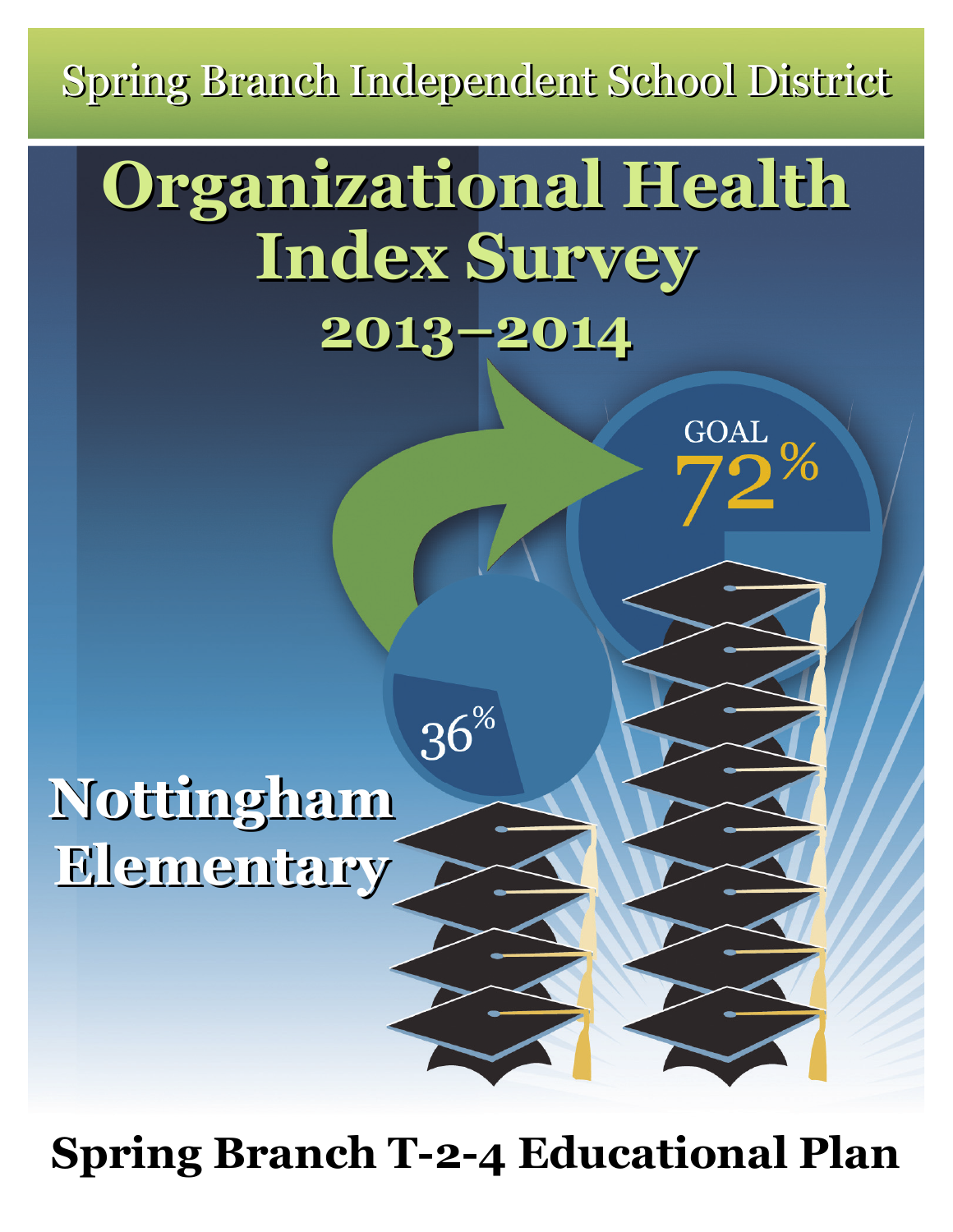### Organizational Health Inventory for Elementary and Secondary Schools

The Organizational Health Inventory (OHI) is a school climate survey developed by The Ohio State University's School of Educational Policy and Leadership. According to the survey's author, Dr. Wayne K. Hoy, "a healthy school is one in which the institutional, administrative, and teacher levels are in harmony; and the school meets functional needs as it successfully copes with disruptive external forces and directs its energies toward its mission." This survey was designed to help school leaders determine the overall "health" status of their campus and address areas of concern.

The OHI measures the dimensions of organizational effectiveness to realize strengths and diagnose weaknesses. There are two separate, anonymous online surveys designed for elementary and secondary schools and these surveys were administered to campus faculty in the Spring of 2014.

The instruments used consists of thirty-seven questions for the elementary survey and forty-four questions for the secondary survey. Each of the responses vary along a four-point scale defined by the categories "rarely occurs", "sometimes occurs", "often occurs", and "very frequently occurs". Each item is scored for each respondent, and then an average school score for each item is computed by averaging the item responses across the school because the school is the unit of analysis. The results from each survey are used to compute subtest or dimension scores (five scores for elementary and seven for secondary schools) and those scores are used to compute an overall health index score. An average health index is 500; 550 is high and 400 is low. The higher the score the healthier the school climate.

The five dimensions of school health for elementary schools are: Academic Emphasis, Collegial Leadership, Institutional Integrity, Resource Influence, and Teacher Affiliation. The seven dimensions of school health for secondary schools are: Academic Emphasis, Consideration, Institutional Integrity, Initiating Structure, Morale, Principal Influence, and Resource Support.

The following table shows the results of the OHI survey at the district level including the high school, middle school, and elementary levels. The table presents the number of respondents and the health index scores for each level.

| Organization              | Number of Respondents | <b>Health Index Score</b> |
|---------------------------|-----------------------|---------------------------|
| <b>High Schools</b>       | 634                   | 610                       |
| Middle Schools            | 479                   | 606                       |
| <b>Elementary Schools</b> | .250                  | 581                       |

Table 1: Organizational Health Index Results for Spring Branch ISD

The health index scores for the elementary organizational level ranks in the "high" category while the results for the high schools and middle schools rank in the "very high" category. Overall, each of the three organizational levels have a very healthy school climate.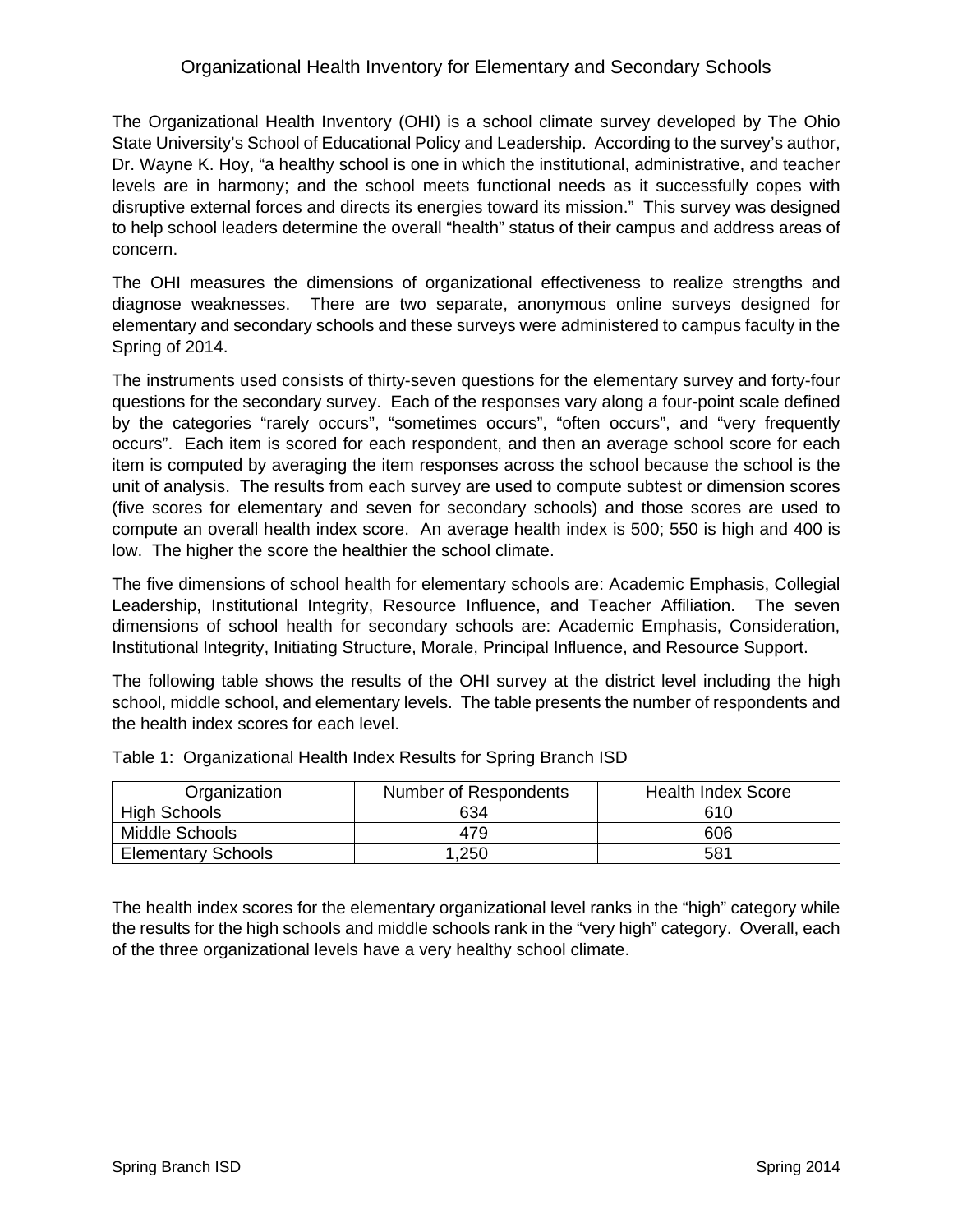The Organizational Health Inventory for Elementary Schools (OHI‐E) was a survey given to faculty members. This year was administered through Survey Monkey.

 According to the OHI‐E, a healthy school is one in which the institutional, administrative, and teacher levels are in harmony; and the school meets functional needs as it successfully copes with disruptive external forces and directs its energies toward its mission.

The OHI-E measures five dimensions of a healthy school and those dimensions are used to compute an overall health index that can be used to compare against schools in the sample. Higher scores indicate a healthy school climate while lower scores indicate an unhealthy climate.

The table on the right can be used to reference the school climate health on your campus compared to the schools in the sample.

## **Teacher Affiliation (TA)**

refers to a sense of friendliness and strong affiliation with the school. Teachers feel good about each other and, at the same time, have a sense of accomplishment from their jobs. They are committed to both their students and their colleagues. They find ways to accommodate to the routine, accomplishing their jobs with enthusiasm. Rarely Sometimes Often Very Frequently

| Teachers in this school like each other.                    | 2.91 |      |
|-------------------------------------------------------------|------|------|
| Teachers exhibit friendliness to each other.                |      | 3.20 |
| Teachers express pride in their school.                     |      | 3.00 |
| Teachers identify with the school.                          |      | 3.00 |
| Teachers accomplish their jobs with enthusiasm.             |      | 3.06 |
| The learning environment is orderly and serious.            | 2.94 |      |
| There is a feeling of trust and confidence among the staff. | 2.71 |      |
| Teachers show commitment to their students.                 |      | 3.35 |
| Teachers are indifferent to each other.                     |      | 3.03 |

| Teachers in this school like each other.                    | 2.91 |      | 3.30 |
|-------------------------------------------------------------|------|------|------|
| Teachers exhibit friendliness to each other.                |      | 3.20 | 3.41 |
| Teachers express pride in their school.                     |      | 3.00 | 3.28 |
| Teachers identify with the school.                          |      | 3.00 | 3.29 |
| Teachers accomplish their jobs with enthusiasm.             |      | 3.06 | 3.10 |
| The learning environment is orderly and serious.            | 2.94 |      | 3.14 |
| There is a feeling of trust and confidence among the staff. | 2.71 |      | 3.01 |
| Teachers show commitment to their students.                 |      | 3.35 | 3.56 |

# **Resource Influence (RI)**

describes the principal's ability to affect the action of superiors to the benefit of teachers. Teachers are given adequate classroom supplies, and extra instructional materials and supplies are easily obtained. 3.16 Extra materials are available if requested. The principal gets what he or she asks for from superiors. The principal is able to influence the actions of superiors. Teachers are provided with adequate materials for their classrooms. Teachers receive necessary classroom supplies. The principal's recommendations are given serious consideration by his or her superiors. 3.09 2.93 3.18 3.31 3.00 Supplementary materials are available for classroom use. **1998 13.06** 3.06 Rarely Sometimes Often Very Frequently Frequency of Occurrence **District** Avg 3.10 3.06 2.66 3.23 3.27 3.06 3.10

| 571<br>Campus Health Index:        |  |
|------------------------------------|--|
| The district's HI score is:<br>581 |  |
| Above 600--- Very High             |  |
| 551-600---High                     |  |
| 525-550---Above Average            |  |
| 511-524---Slightly Above Average   |  |
| 490-510---Average                  |  |
| 476-489---Slightly Below Average   |  |
| 450-475---Below Average            |  |
| 400-449---Low                      |  |
| Below 400---Very Low               |  |
| Respondents:<br>39                 |  |

Frequency of Occurrence District

 $\Delta$ <sub>V</sub> $\sigma$ 

3.47

#### Campus: Nottingham Elementary